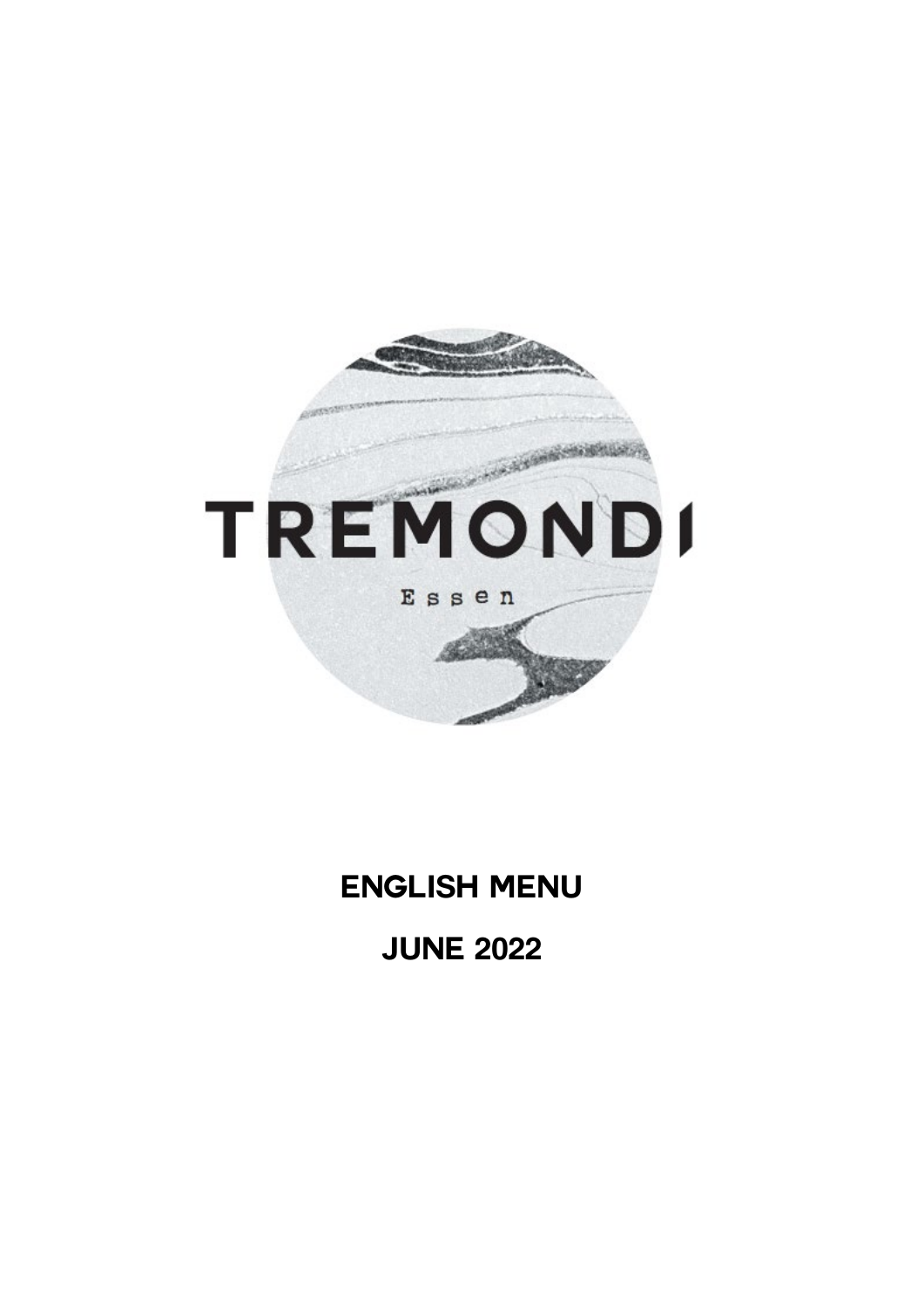TREMONDI - three worlds , in which pleasure, harmony and creativity form a symbiosis. A modern cuisine that appreciates classic dishes and reinterprets. We cook with the best seasonally available products all over the world. Not least with fresh green of head chef Simon's own garden.

We think and live sustainably. That is why we attach great importance to avoiding food waste. We ask for your understanding if certain products or ingredients that we use in our dishes are not always available.

 $\cdot \overline{M} \cdot$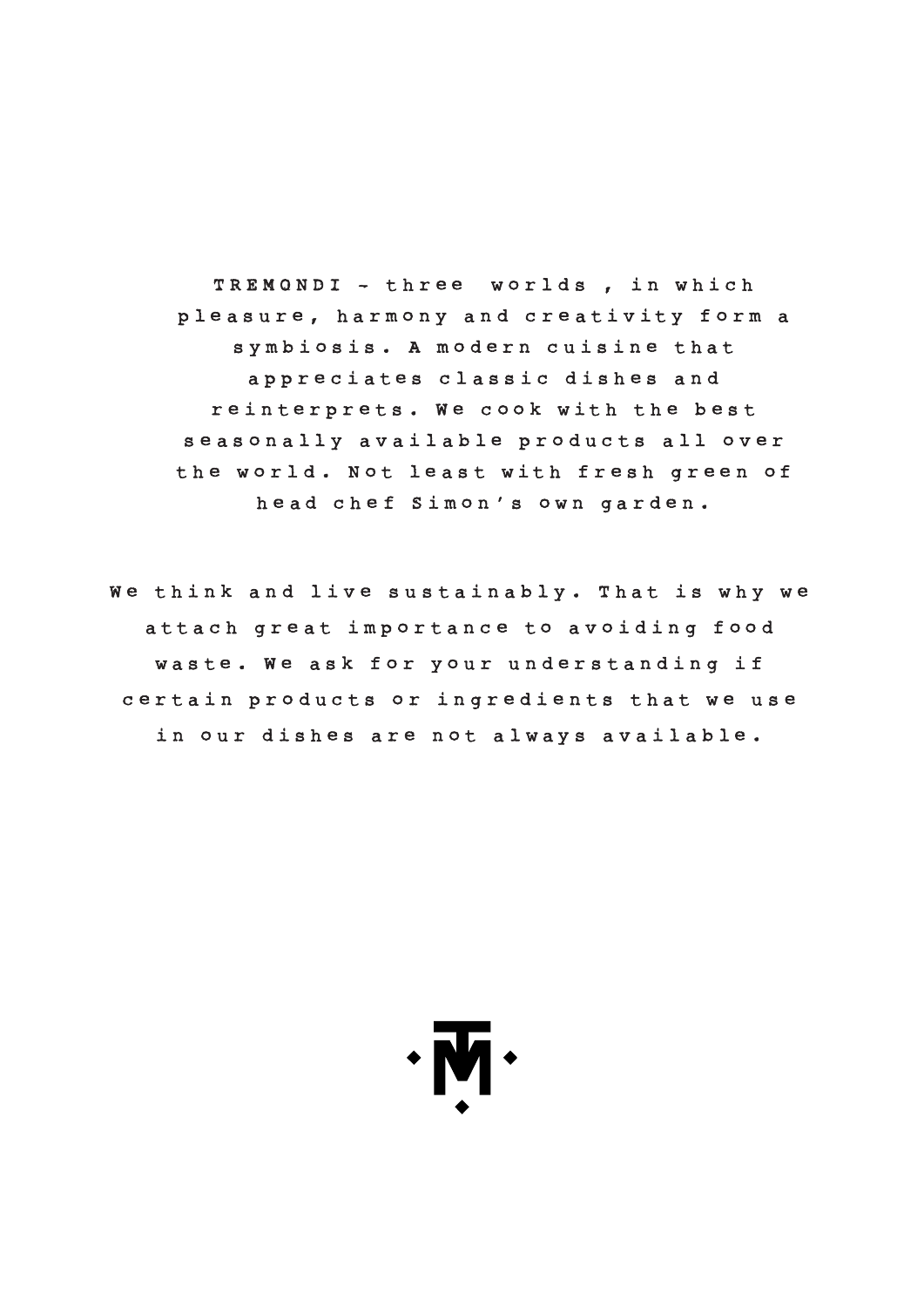# **starters**

greek salad

tomatoes / cucumbers / olives / mint pepperoni / feta cheese / spring onions caper leaves

1 8

#### $\blacktriangleright$

v egetarian ceviche leche de tigre / cauliflower / corn sweet potato / romanesco / zucchini celery root / coriander

2 6

#### $\blacktriangleright$

black angus tatar of the fillet buffallo mozzarella / finger limes / tapioca 3 4 / 48

#### $\blacktriangleright$

additional bread basket & butter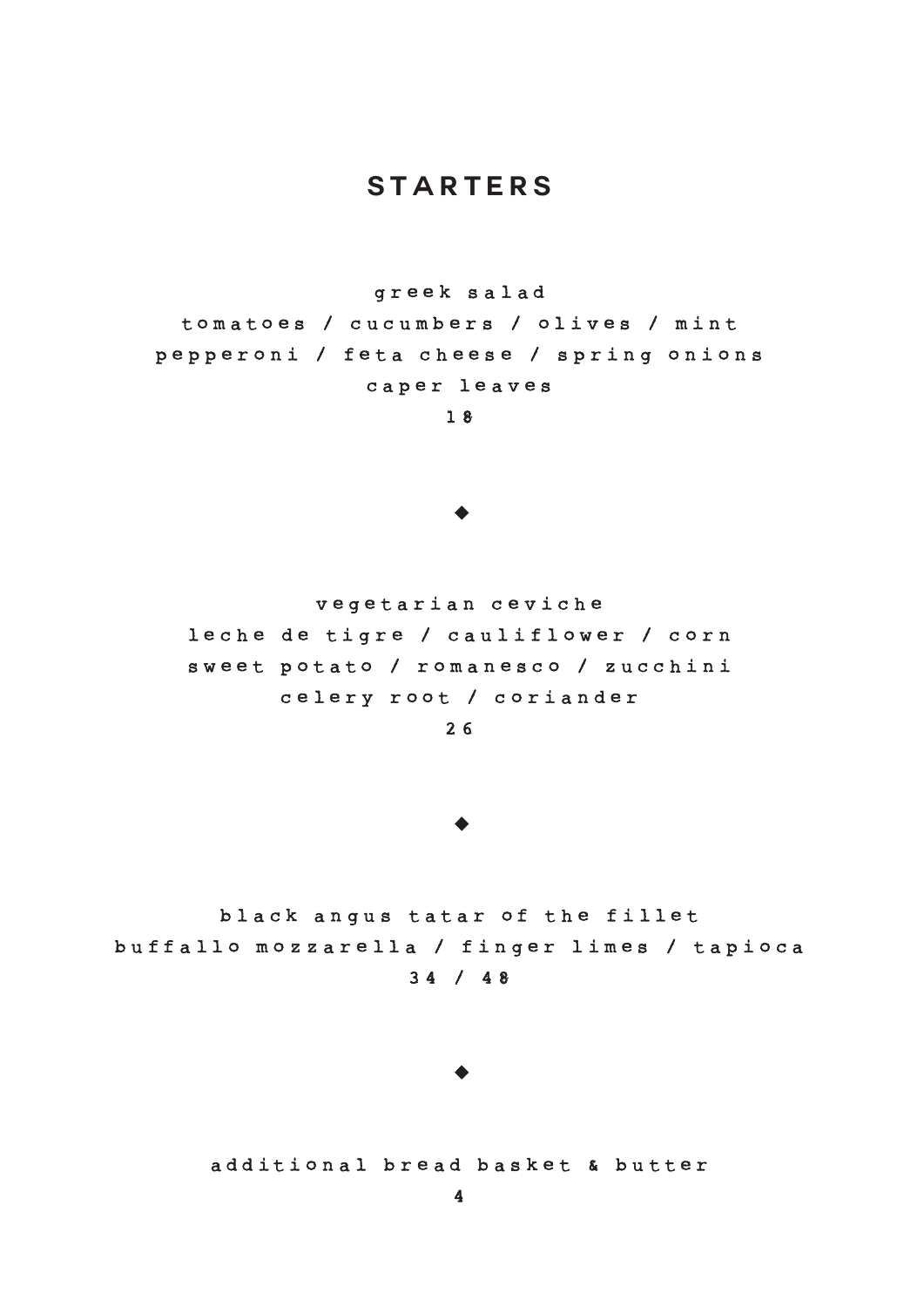## **pasta**

tag liatelle

zucchini flowers / cream cheese / pecorino egg / onions / garlic / basil 2 6 / 3 6

#### $\blacktriangleright$

homemade r avioli king prawns (VTN) / chorizo (ESP) p armesan 2 8 / 3 8

#### $\blacktriangleright$

Allergens and intolerances :

On request, our staff will be happy to provide you with information about ingredients in our dishes that may trigger allergies or intolerances. .

> All prices in Swiss Francs including 7.7% VAT.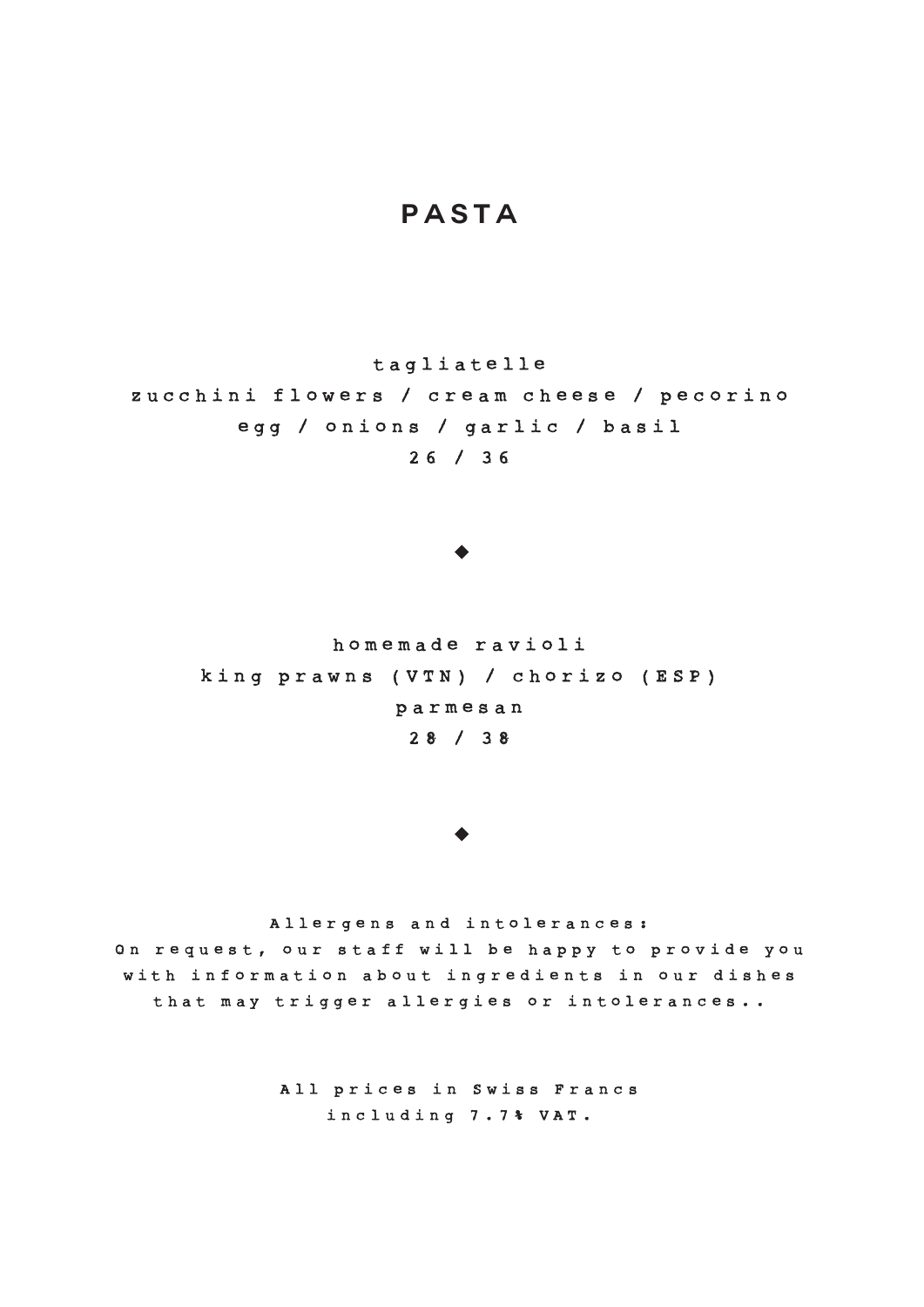# **Main course**

b aby lettuce chanter e l les / herbal mayo / elder onions / cream cheese / crumbs

3 8

#### $\blacktriangleright$

short ribs (CH) pearl onions / chard / celery root moroccan lemon / chimichurri 5 2

 $\blacktriangle$ 

### **special**

**TOMAHAWK**

Tomahawk - Steak Dry Aged (CH) ~ 40min oven potatoes / greek salad two sauces 220 (2 persons )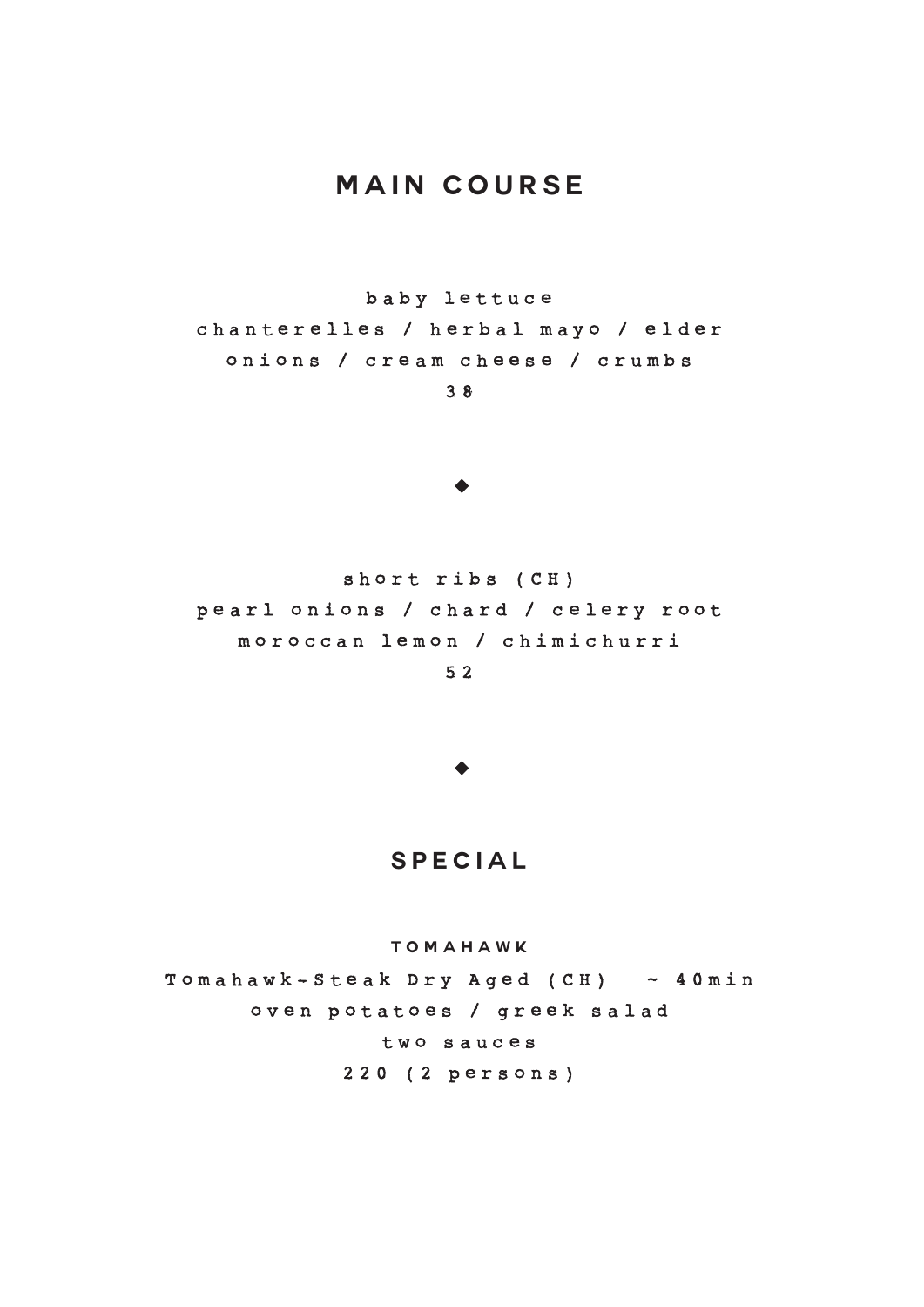# **Surprise menu**

3 courses for 9 0

starter / main course / cheese or dessert

with wine pairing for 3 courses

3 5

#### $\blacktriangleright$

4 courses for 1 1 0 starter / intermediate course / main course cheese or dessert

with wine pairing for 4 courses

4 5

#### $\blacklozenge$

5 courses for 1 3 5 starter / 2 intermediate courses / main course cheese or dessert

> with wine pairing for 5 courses 5 5

#### $\ddot{\bullet}$

This menu is served only for the whole table.

includes John Baker's bread

water at discretion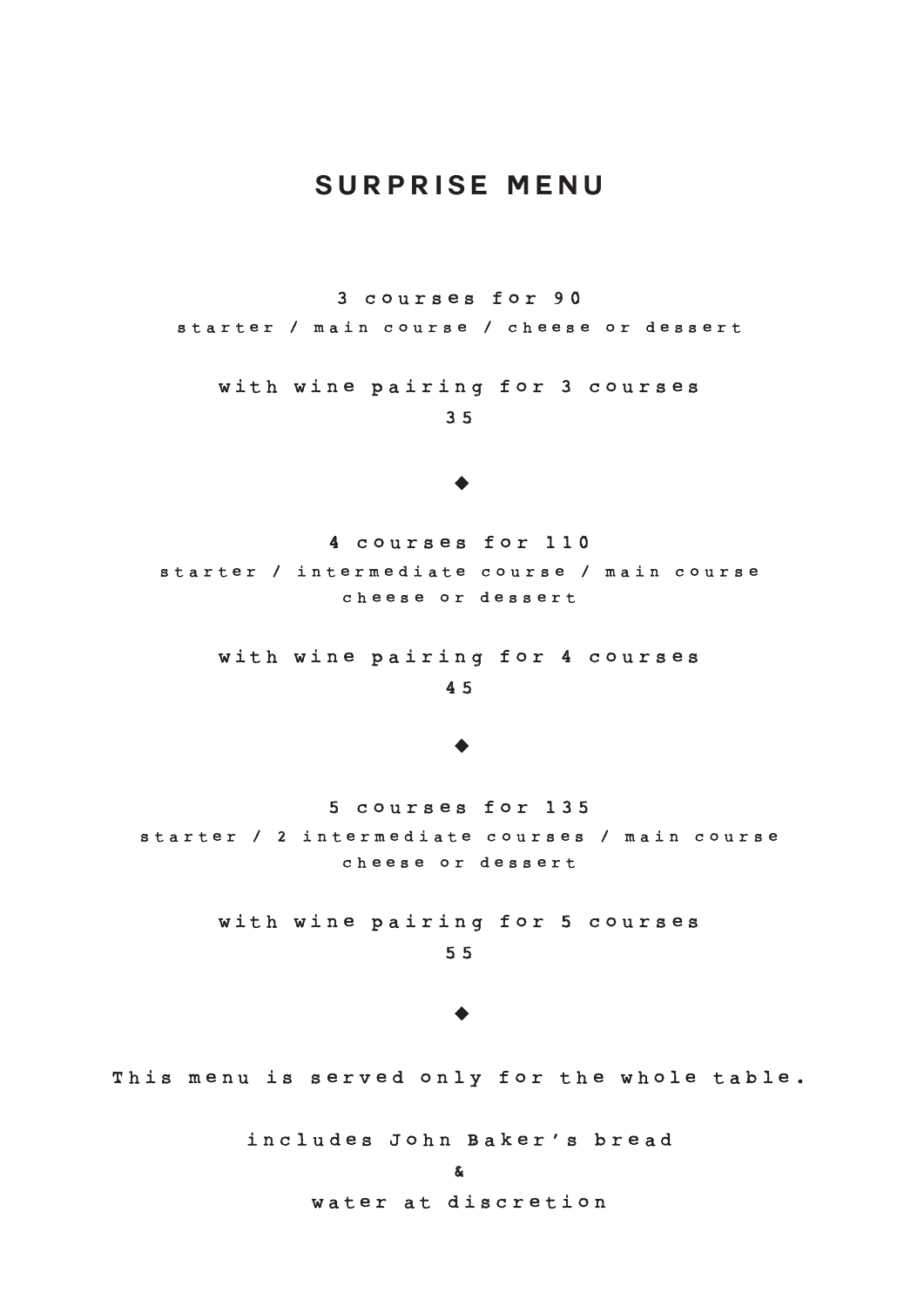# **dessert**

three kinds of sorbet

1 6

#### $\blacktriangleright$

buckwheat ice cream cherry / vanilla / bloody dock b u c k wheat - crumble

1 8

 $\blacktriangleright$ 

Tremondi Cheese variety b y Rolf Beeler from 2 0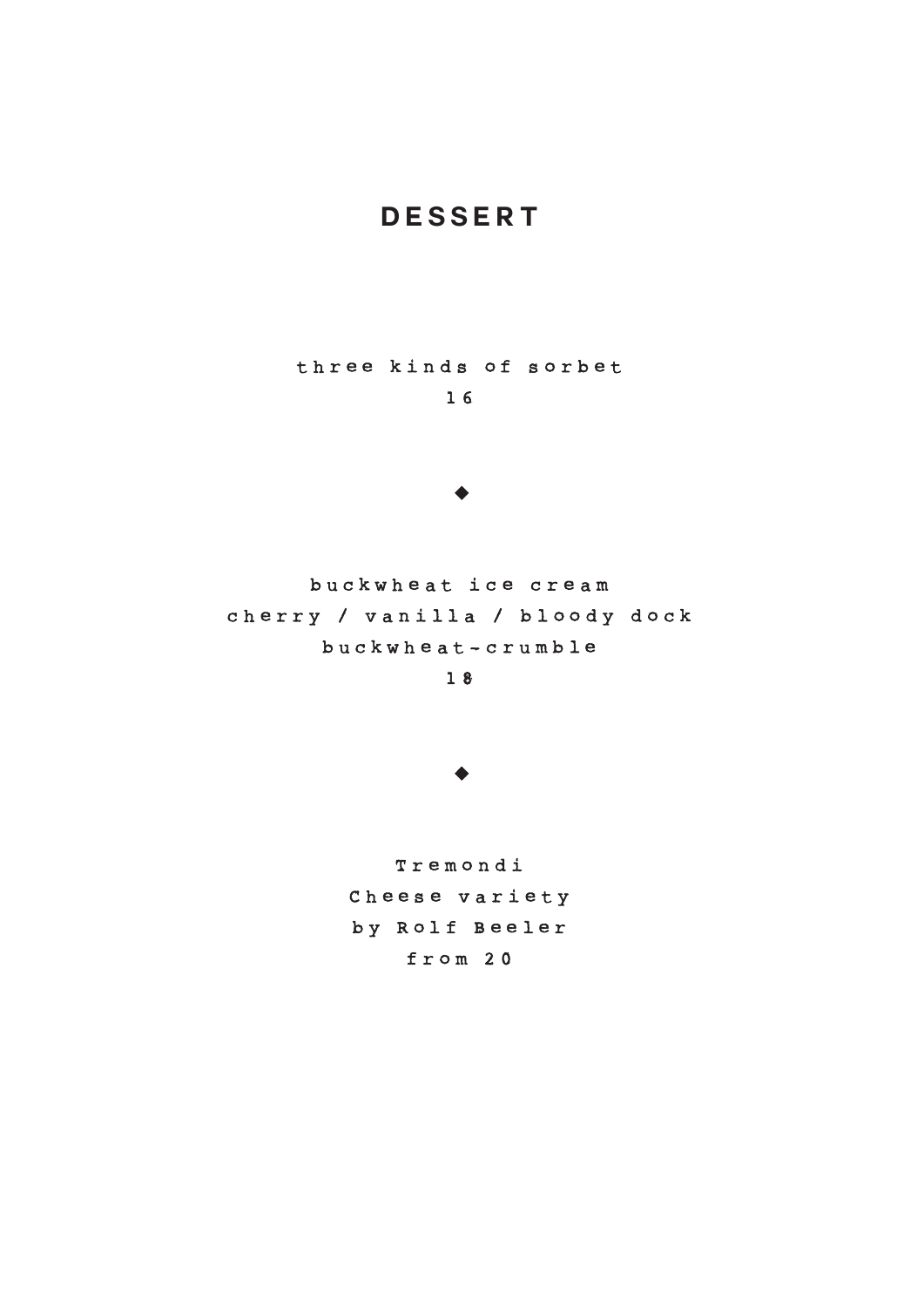# TREMOND1

DRINKS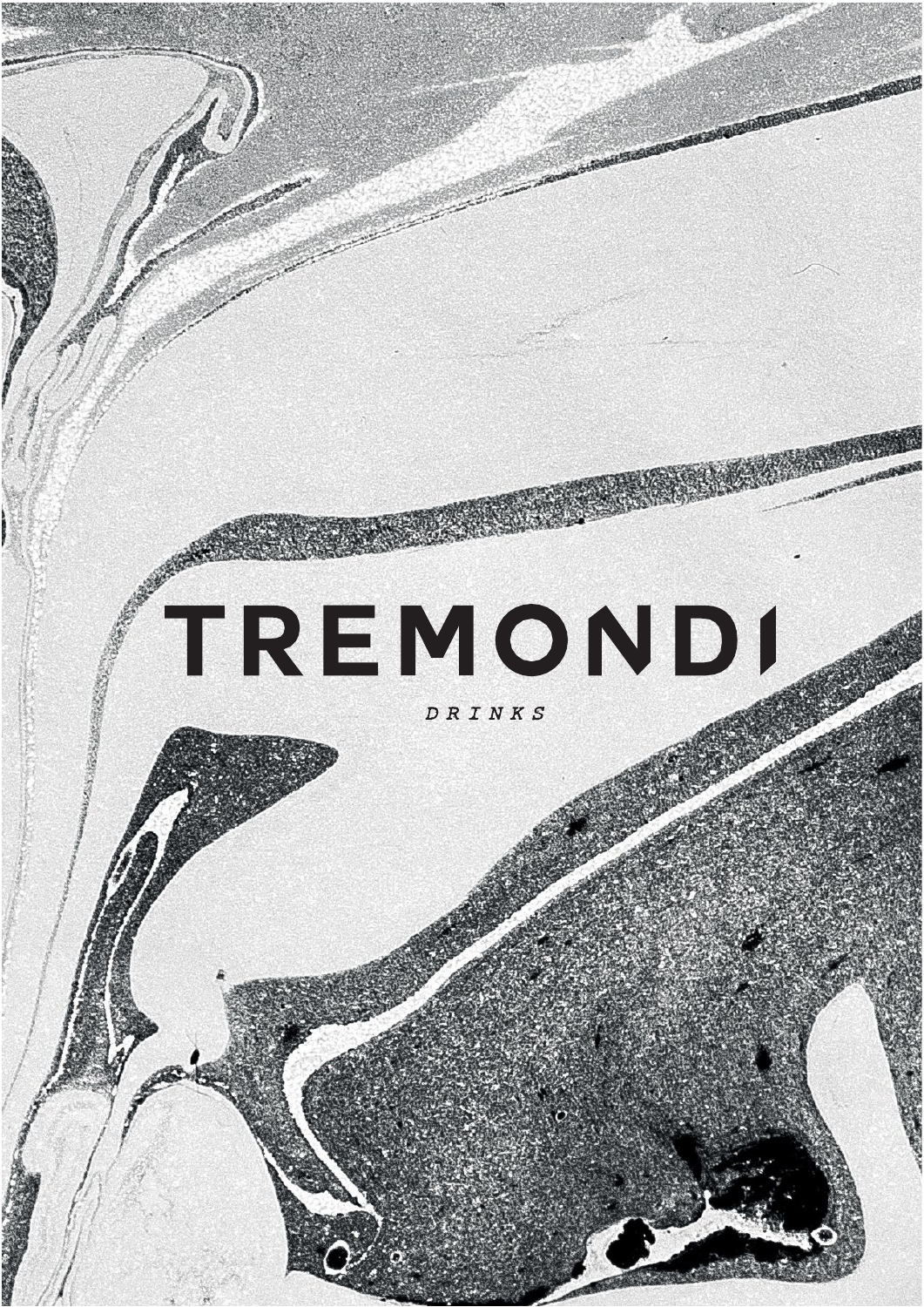| <b>BEER</b>                         |             |             |
|-------------------------------------|-------------|-------------|
| Chopfab Amber                       | 33c1 7.50   |             |
| Chopfab non-alcoholic               | $33c1$ 6.50 |             |
| Ichnusa Non Filtrata                | $33c1$ 8.50 |             |
| Birra Moretti L'Autentica 33cl 7.50 |             |             |
| <b>SOFT DRINKS</b>                  |             |             |
| sparkling water                     | $100c1$ 8   |             |
| still water                         | $100c1$ 8   |             |
|                                     |             |             |
| Coke / Coke Zero                    | 33c1 5.50   |             |
| Rivella red / blue                  | 33c1 5.50   |             |
|                                     |             |             |
| Urban Drinks by Thomas Henry        |             |             |
| Tonic Water                         | $20c1$ 4.50 |             |
| Bitter Lemon                        | $20c1$ 4.50 |             |
| Spicy Ginger                        | $20c1$ 4.50 |             |
| Ginger Ale                          | 20c1        | 4.50        |
|                                     |             |             |
| Homemade Ice Tea                    | 30c1        | $6^{\circ}$ |

Zurich water per dl 0.50 (tapwater)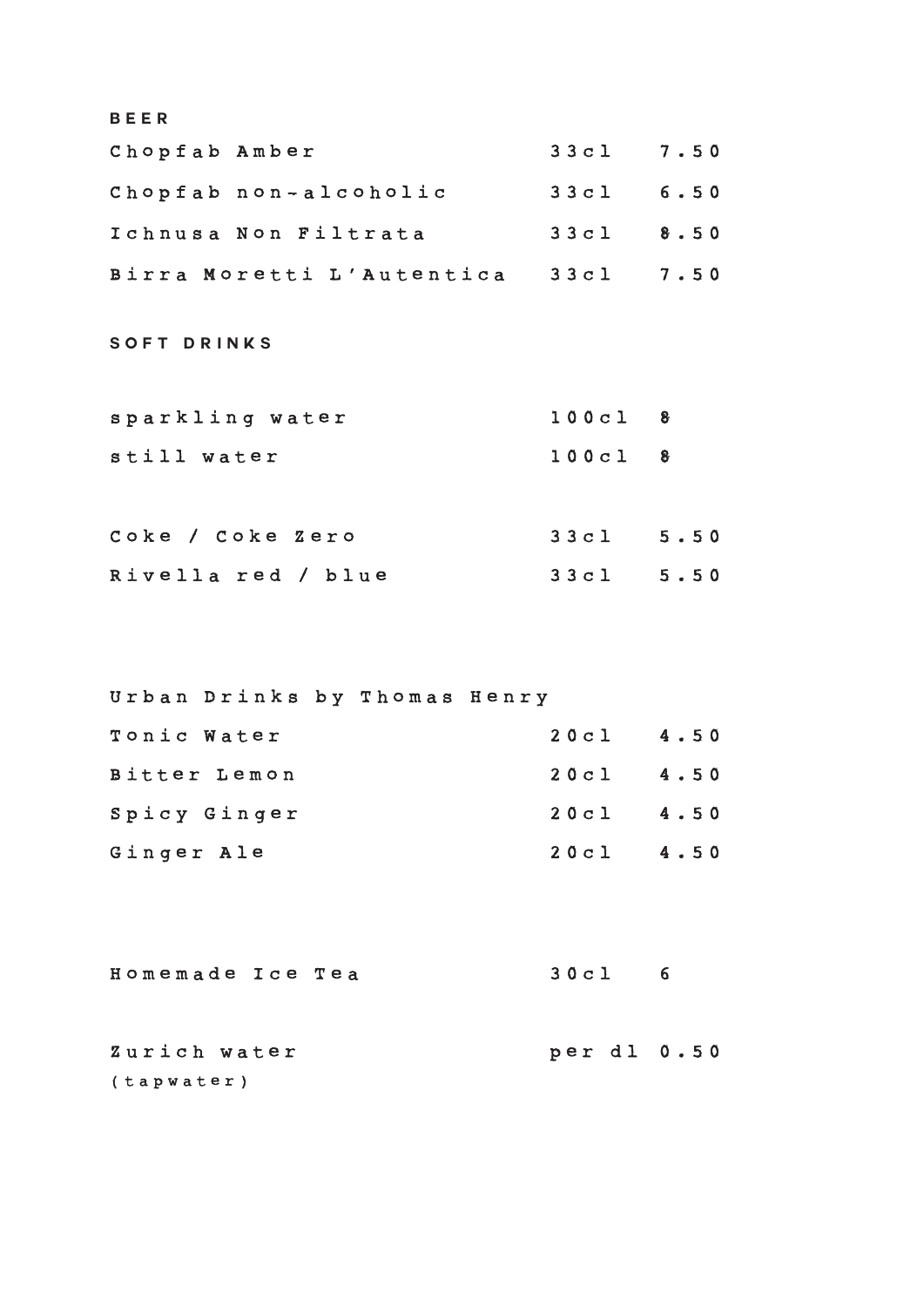**coffee**

| Cafe Crème      | 5.50 |
|-----------------|------|
| Espresso        | 4.50 |
| Espresso Doppio | 6.50 |
| Latte Macchiato | 6    |
| Cappuccino      |      |

Our milk drinks are steam - heated .

**tea**

various types of tea 5.50

 $\cdot \overline{M} \cdot$